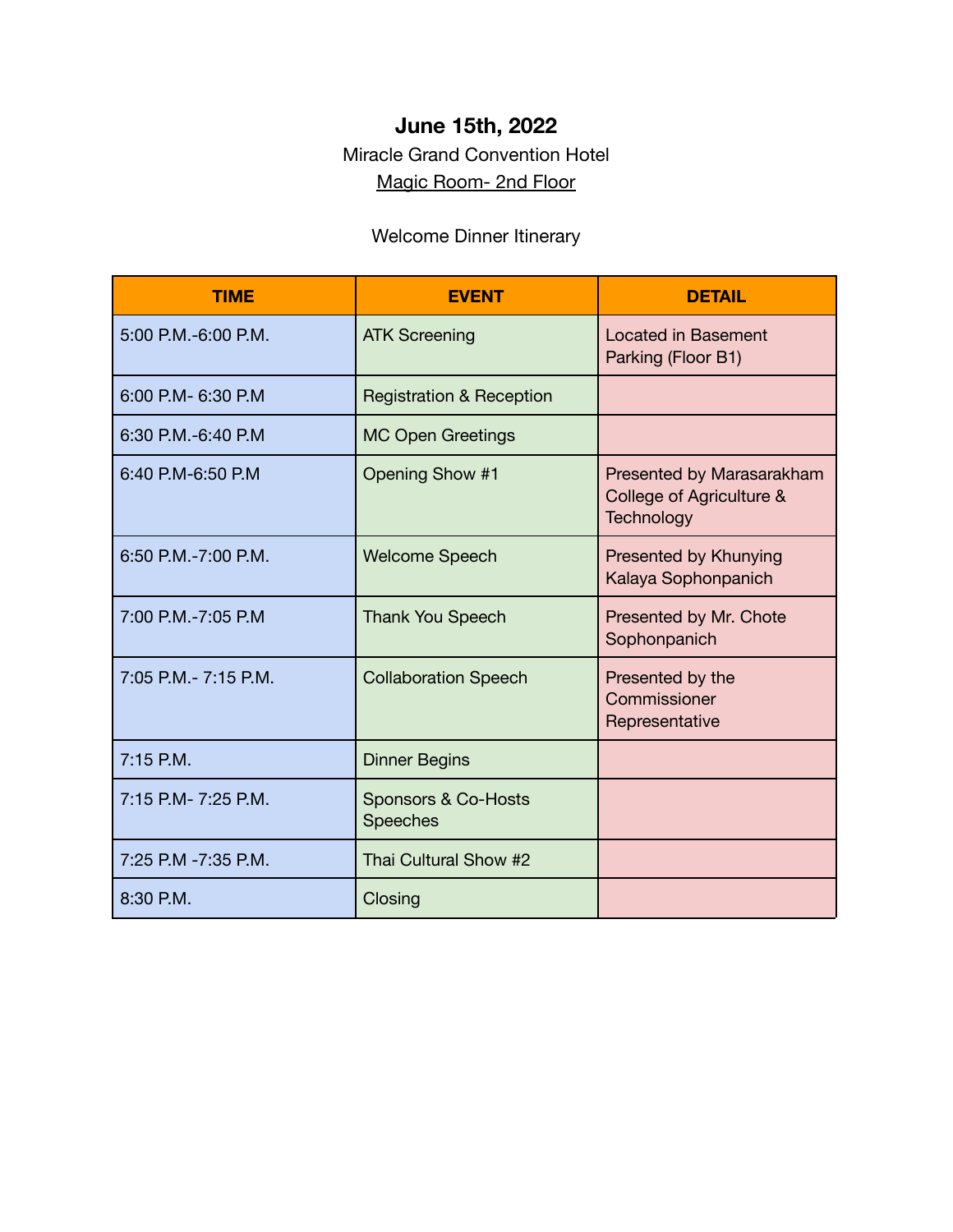## **June 16th, 2022**

#### Grand Miracle Convention Center (3rd and 4th Floors)

| <b>TIME</b>             | <b>EVENT</b>                                                  | <b>DETAIL</b>                                                                                                                       |
|-------------------------|---------------------------------------------------------------|-------------------------------------------------------------------------------------------------------------------------------------|
| 8:00 A.M.-9:00 A.M      | <b>ATK Screening</b>                                          | Located in Parking Basement<br>(Floor B1)                                                                                           |
| 9:00 A.M.-10:00 A.M.    | Registration                                                  | Press and All Participants                                                                                                          |
| 10:00 A.M.-10:10 A.M.   | <b>Opening Show</b>                                           |                                                                                                                                     |
| 10:10 A.M- 10:15 A.M.   | MC Greeting and Welcome                                       |                                                                                                                                     |
| 10:15 A.M. - 10:20 A.M. | <b>VTR Presentation</b>                                       |                                                                                                                                     |
| 10:20 A.M.- 10:25 A.M   | <b>Introduction Remarks</b>                                   | Presented by Mr. Thanet<br>Natisri (AGS)                                                                                            |
| 10:25 A.M. - 10:35 A.M. | <b>Welcome and Opening</b><br>Speech                          | Presented by Khunying<br>Kayala Sophonpanich                                                                                        |
| 10:35 A.M. - 10:45 A.M. | <b>Opening Ceremony/Photo</b><br>Session                      |                                                                                                                                     |
| 10:45 A.M. - 11:25 A.M. | <b>Collaboration for Community</b><br><b>Water Management</b> | Inspired by the Royal<br><b>Initiative Fund and Water</b><br>Management International<br>Agencies (presented by 5<br>professionals) |
| 11:25 A.M.- 12:00 P.M.  | Special Lecture on Water<br>Management                        | Presented by Dr. Royol<br>Chitradon                                                                                                 |
| 12:00 P.M. - 1:00 P.M.  | <b>Lunch Break/Exhibition Visit</b>                           | Located in the Jupiter Room<br>(3rd Floor)                                                                                          |
| 1:00 P.M.-3:00 P.M.     | <b>Conference 5 Tracks</b>                                    | (Conference Hall Locations<br>Specified)                                                                                            |
| 3:00 P.M. - 3:20 P.M.   | <b>Coffee Break</b>                                           |                                                                                                                                     |
| 3:20 P.M.- 4:20 P.M.    | <b>Panel Discussion</b>                                       |                                                                                                                                     |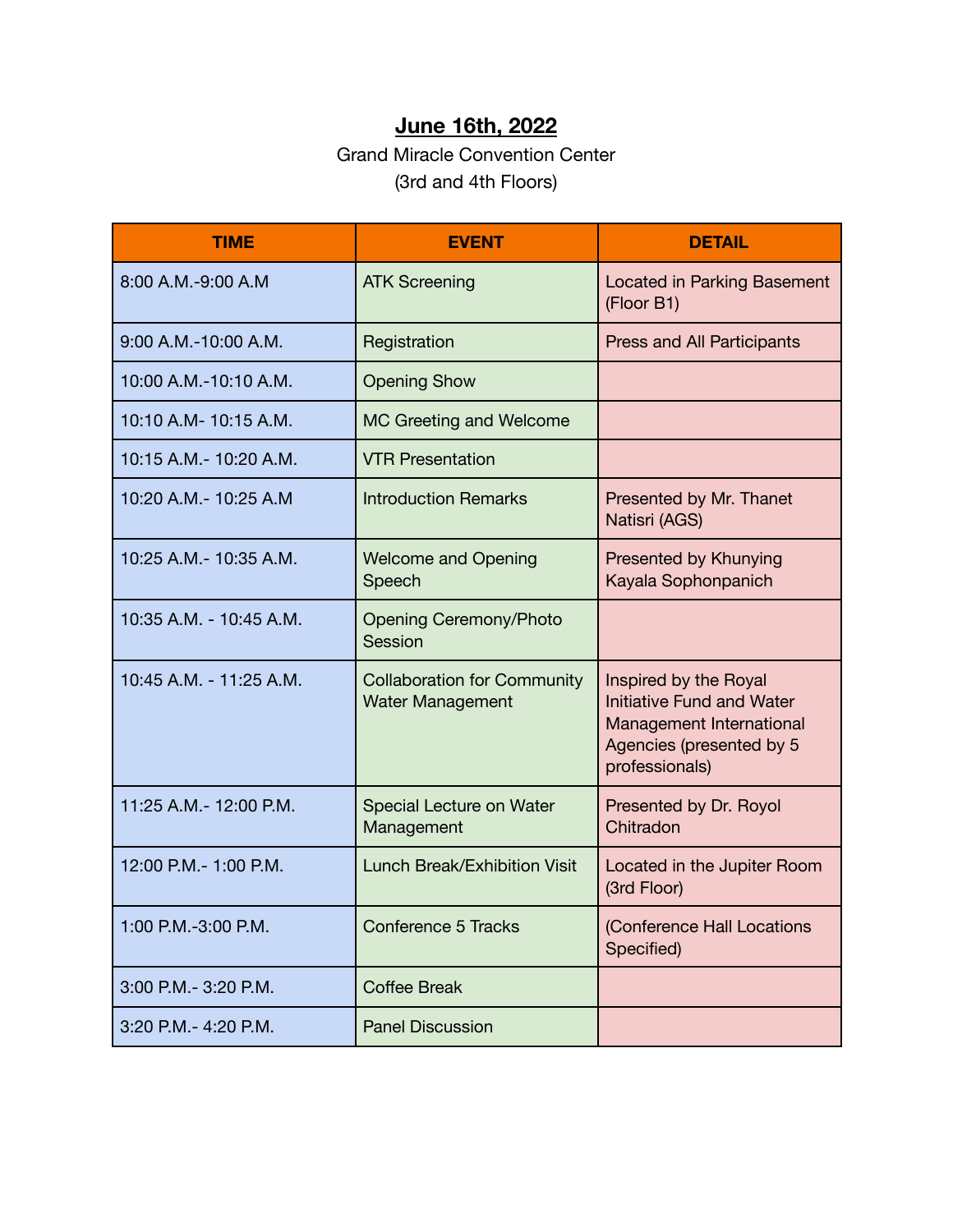### **June 17th, 2022**

#### Miracle Grand Convention Center (3rd and 4th Floors)

| <b>TIME</b>                 | <b>EVENT</b>                                  | <b>DETAIL</b>                                |
|-----------------------------|-----------------------------------------------|----------------------------------------------|
| $8:00$ A.M. $-$ 9:00 A.M.   | Registration                                  |                                              |
| $9:00$ A.M. - 10:20 A.M.    | Conference: 5 Tracks                          | (Hall Locations Specified)                   |
| $10:20$ A.M. - $10:40$ A.M. | Coffee Break                                  |                                              |
| 10:40 A.M. - 12:00 P.M.     | <b>Conference Continuation</b>                | (Hall Locations Specified)                   |
| 12:00 P.M. - 1:00 P.M.      | <b>Lunch Break</b>                            | Location: The Jupiter Room<br>(3rd Floor)    |
| 1:00 P.M. - 2:20 P.M.       | <b>Conference Continuation</b>                | (Hall Locations Specified)                   |
| 2:20 P.M. - 3:00 P.M.       | <b>Coffee Break</b>                           |                                              |
| $3:00$ P.M.                 | <b>Closing Ceremony Begins</b>                |                                              |
| 3:00 P.M. - 3:15 P.M.       | <b>Closing Remarks</b>                        | Presented by Khunying<br>Kalaya Sophonpanich |
| $3:15$ P.M. $-3:45$ P.M.    | <b>Presentation of Mementos</b><br>and Awards |                                              |
| 3:45 P.M - 4:00 P.M         | Photo Session/End of Event                    |                                              |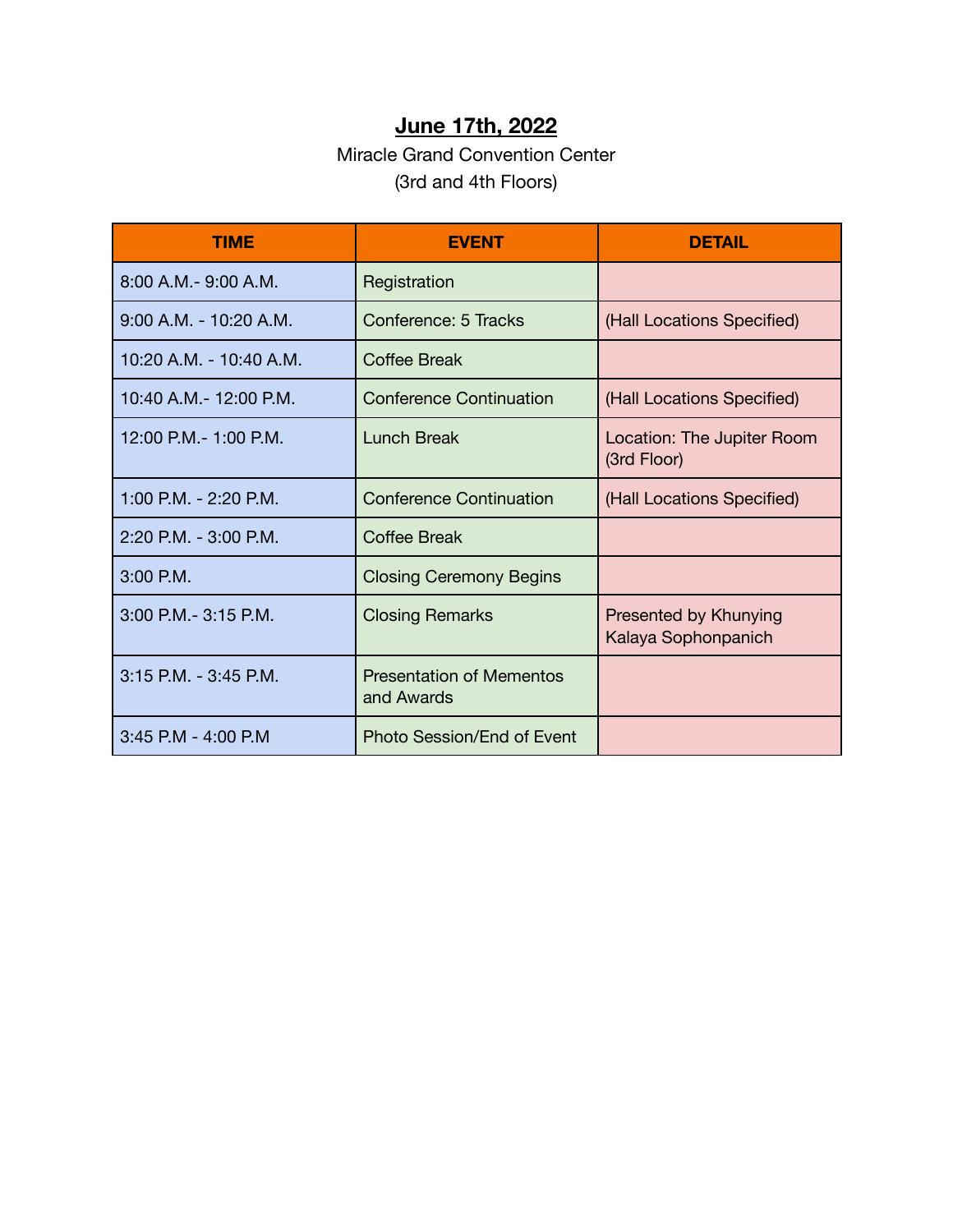## June 16, 2022 PM

| <b>TIME</b>                                                                                       | HALL-1                                                                                                   | HALL-2                                                                                                                                                                               | HALL-3                                                                                                                                                                                                           | HALL-4                                                                                                                                                                                        |
|---------------------------------------------------------------------------------------------------|----------------------------------------------------------------------------------------------------------|--------------------------------------------------------------------------------------------------------------------------------------------------------------------------------------|------------------------------------------------------------------------------------------------------------------------------------------------------------------------------------------------------------------|-----------------------------------------------------------------------------------------------------------------------------------------------------------------------------------------------|
| 1:00<br>PM<br><b>TO</b><br>1:40<br><b>PM</b>                                                      | Rain Water Harvesting -<br>A case study from Rural<br><b>Indian Villages</b>                             | <b>Rotating Biological</b><br>Contactor-the ideal<br>solution in quickly growing<br>populations in SE-Asia                                                                           | <b>Environmental Education</b><br>for children - Strategies<br>and Methodologies to<br>implement                                                                                                                 | Groundwater practice in community<br>and water for cannabis                                                                                                                                   |
|                                                                                                   | Dr. P. Sivaram<br>Professor (Rtd)                                                                        | Dick van Dijk<br>President                                                                                                                                                           | Dr Erlijn van Genuchten<br>UN Task Force memberOn<br>Digitalization in Energy                                                                                                                                    | <b>Albert Smith</b>                                                                                                                                                                           |
|                                                                                                   | National Institute of Rural<br>Development of India                                                      | <b>ENVIRO PURE Foundation</b><br>of Netherland                                                                                                                                       | <b>United Nations Economic</b><br><b>Commission for Europe</b><br>(UN ECE)                                                                                                                                       |                                                                                                                                                                                               |
| 1:40<br>PM                                                                                        | <b>Water from humid</b><br>ambient air can be<br>extracted by<br>an atmospheric water<br>generator (AWG) | <b>Analytical Testing Methods</b><br>for Waste Water                                                                                                                                 | <b>Watershed Management.</b><br><b>Case study from Dupage</b><br>County                                                                                                                                          | Case study of WTP at Haldia under Public<br><b>Private Partnership</b>                                                                                                                        |
| <b>TO</b><br>2:20<br><b>PM</b>                                                                    | <b>Durga Das</b><br><b>CEO</b><br>AERONERO, USA                                                          | Ms. Spandana Pappu<br>Senior Environmental<br>Chemist<br>Metropolitan Water<br><b>Reclamation District of</b><br>Greater Chicago (MWRD                                               | <b>Stephen MCcracken</b><br><b>Director</b><br><b>DUPAGE RIVER SALT</b><br>CREEK GROUP, USA                                                                                                                      | <b>Sourav Daspatnaik</b><br><b>Managing Director</b><br>Swach Environment Private Limited, India                                                                                              |
| 2:20<br><b>PM</b><br>TO<br>2:40<br><b>PM</b>                                                      | <b>COFFEE BREAK</b>                                                                                      |                                                                                                                                                                                      |                                                                                                                                                                                                                  |                                                                                                                                                                                               |
| 2:40                                                                                              | <b>Metal remediation</b><br>capability of an Artificial<br>Wetland                                       | <b>Water and Sewage facilities</b><br>planning for Hyderabad<br>City                                                                                                                 | <b>Water Reclamation Plant</b><br>Management                                                                                                                                                                     | Development of alternative sources of water,<br>which include marine and brackish waters,<br>waste water and other sources                                                                    |
| <b>PM</b><br><b>TO</b><br>3:20                                                                    | Prof. SRK Rao<br>Vice Chancellor(Rtd)                                                                    | Mr. Dana Kishore IAS<br><b>Managing Director</b>                                                                                                                                     | <b>Stephen Carmody</b><br>Sanjay Patel                                                                                                                                                                           | Dr. Prakash Tata<br><b>Executive Director</b>                                                                                                                                                 |
| <b>PM</b>                                                                                         | KRISHNA UNIVERSITY,<br>India                                                                             | Hyderabad Water Supply<br>and Sewage Board, India                                                                                                                                    | Metropolitan Water<br><b>Reclamation District of</b><br>Greater Chicago (MWRD)                                                                                                                                   | Center for Transformation of Waste Technology<br><b>USA</b>                                                                                                                                   |
| 3:20<br><b>PM</b><br>TO<br>4:20<br><b>PM</b><br><b>PANEL</b><br><b>DISCU</b><br><b>SSION</b><br>S | Importance of water in<br><b>Asian Religions</b>                                                         | <b>Water Treatment</b><br><b>Technologies Yesterday</b><br><b>Today and Tomorrow</b>                                                                                                 | <b>Role of Non Profit</b><br>Organizations in Water<br>and Waste Management<br><b>Sector</b>                                                                                                                     | <b>Business and Employment Opportunities in</b><br><b>WWM Sector</b>                                                                                                                          |
|                                                                                                   | - Prof RamaRao Pappu<br>University of Miami<br>- Siripanyo Foundation                                    | The World of Water<br><b>Action Forum</b><br>- ENVIRO-PURE<br><b>Foundation Netherland</b><br>Thailand Irrigation<br>Association<br>Bangkok BMA<br>Administration<br>- Dr Sivaprasad | - Center for<br>Transformation of<br><b>Waste Technology</b><br>- United Nations<br>Economic Commission<br>for Europe (UN ECE)<br>- Thailand Education<br>Ministry<br>PTT GC representative<br>Dr. Prakasam Tata | Commissioner. Eira Sepulveda<br>Metropolitan Water Reclamation District of<br>Greater Chicago (MWRD)<br>Kale Tech USA<br>Aeronero, USA, WWM<br>King Mongkut University<br>- CP representative |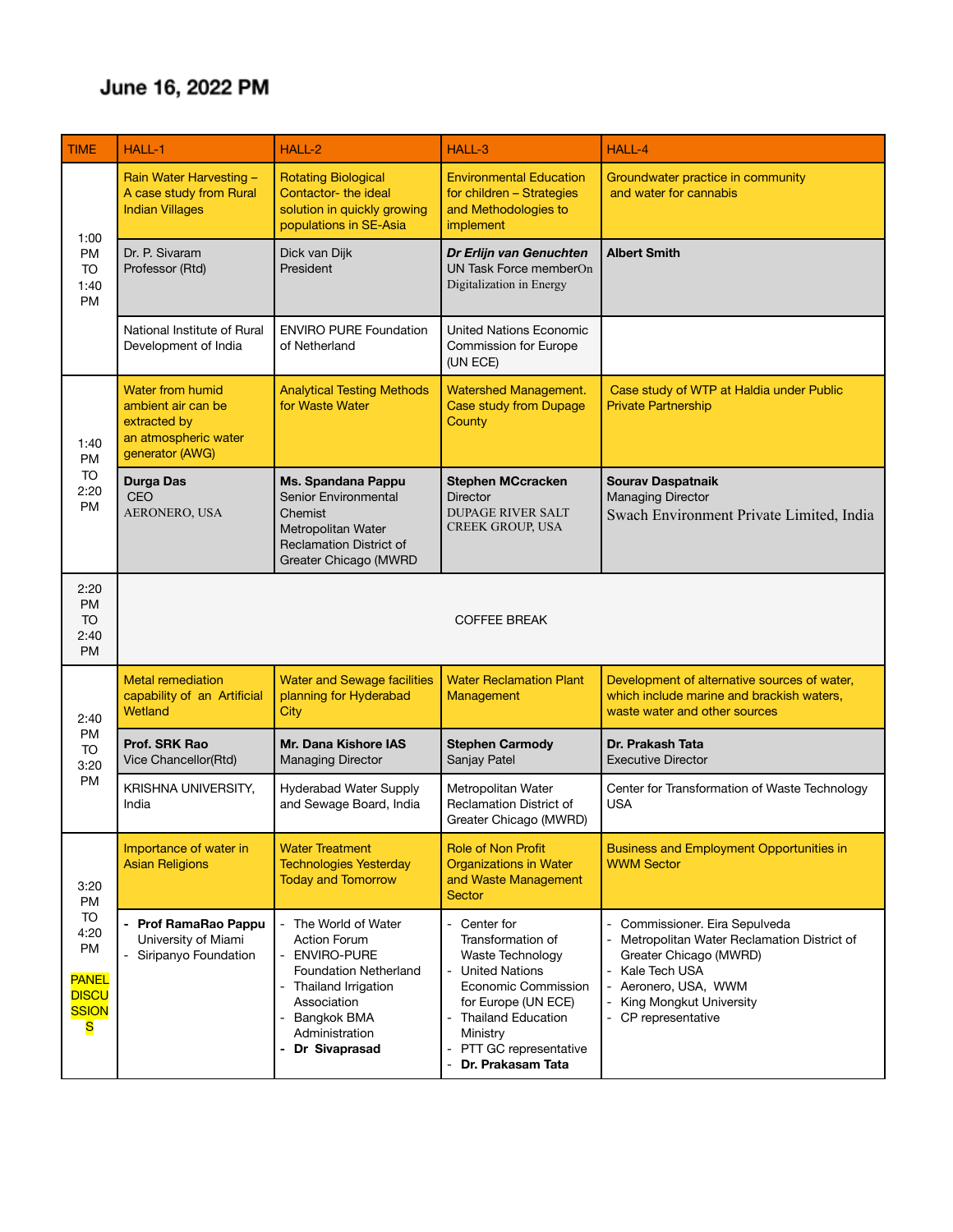## June 17, 2022 AM

| <b>TIME</b>                             | HALL-1                                                                                  | HALL-2                                                                                                                                       | HALL-3                                                                                                                           | HALL-4                                                                                                        |
|-----------------------------------------|-----------------------------------------------------------------------------------------|----------------------------------------------------------------------------------------------------------------------------------------------|----------------------------------------------------------------------------------------------------------------------------------|---------------------------------------------------------------------------------------------------------------|
| 9:00                                    | <b>Climate Change And Water:</b><br>How Do We Understand It<br><b>Inside Our Heads?</b> | <b>Smart Cities India: The</b><br>way forward forSmart<br>Water                                                                              | Pollution to Flood control. A<br>130 year saga of Metropolitan<br><b>Water reclamation District of</b><br><b>Greater Chicago</b> | Solving Energy Challenges of Tomorrow- Role of<br>Energy Resource Center - University of Illinois,<br>Chicago |
| AM<br><b>TO</b><br>9:40<br>AM           | Dr. Hariharan<br><b>Chandrasekhar</b><br>Founder                                        | <b>Sourav Daspatnaik</b><br><b>Managing Director</b>                                                                                         | <b>MWRD Team:</b><br>1.Commissioner Eira L.<br><b>Corral Sepúlveda</b><br>2. Sanjay Patel<br>3. Hitesh Shah                      | <b>Cliff Harfke</b><br><b>Director</b>                                                                        |
|                                         | <b>AltTech Foundation INDIA</b>                                                         | Swach Environment<br>Pvt Ltd                                                                                                                 |                                                                                                                                  | Energy Resources Center (ERC)<br>University of Illinois Chicago (UIC)                                         |
| 9:40<br>AM                              | <b>Sanitation Circular Economy</b><br>for revitalizing Rural<br>Agriculture.            | Environmental<br><b>Assessment and</b><br><b>Sustainable</b><br><b>Management Options</b><br>for Wastewater and<br><b>Leachate Treatment</b> | Metropolitan Water<br><b>Reclamation District of</b><br>Greater Chicago (MWRD)                                                   | Energy from Ocean Waves - Different technologies                                                              |
| <b>TO</b><br>10:20<br>AM                | Dr. Sneha Mekala                                                                        | <b>Dr.B Siva Prasad</b><br><b>Water and Waste</b><br>Management Expert                                                                       |                                                                                                                                  | Dr Erlijn van Genuchten<br>UN Task Force memberOn Digitalization in Energy                                    |
|                                         | WASH CONSULTANT, INDIA                                                                  | <b>Environment Protection</b><br>Training Research<br>institute, India                                                                       |                                                                                                                                  | United Nations Economic Commission for Europe<br>(UN ECE)                                                     |
| 10:20<br>AM<br><b>TO</b><br>10:40<br>AM |                                                                                         |                                                                                                                                              | <b>COFFEE BREAK</b>                                                                                                              |                                                                                                               |
|                                         | )Decentralized waste<br><b>Management in Urban</b><br>scenario                          | <b>Advanced surface water</b><br>treatment and<br>decentralization of<br>production facilities                                               | <b>Non-sewered, onsite</b><br>toilet and wastewater<br>treatment solutions<br>producing 100%<br>pathogen-free reusable<br>water. | <b>Business Opportunities in water and Waste</b><br>Management                                                |
| 10:40<br>AM<br><b>TO</b><br>11:20<br>AM | S.R kumar<br>Founder - Director                                                         | Dick van Dijk<br>President                                                                                                                   | <b>K Attawut Kumkrong</b><br>Special projects Manager<br><b>Emerging Business</b>                                                | <b>Chetan Kale P.E</b><br><b>CEO</b>                                                                          |
|                                         | Aruna Green Ventures, India                                                             | <b>ENVIRO-PURE</b><br>FOUNDATION,<br>Netherland                                                                                              | <b>SCG</b> Chemicals<br>Thailand                                                                                                 | KALE TECH Inc USA                                                                                             |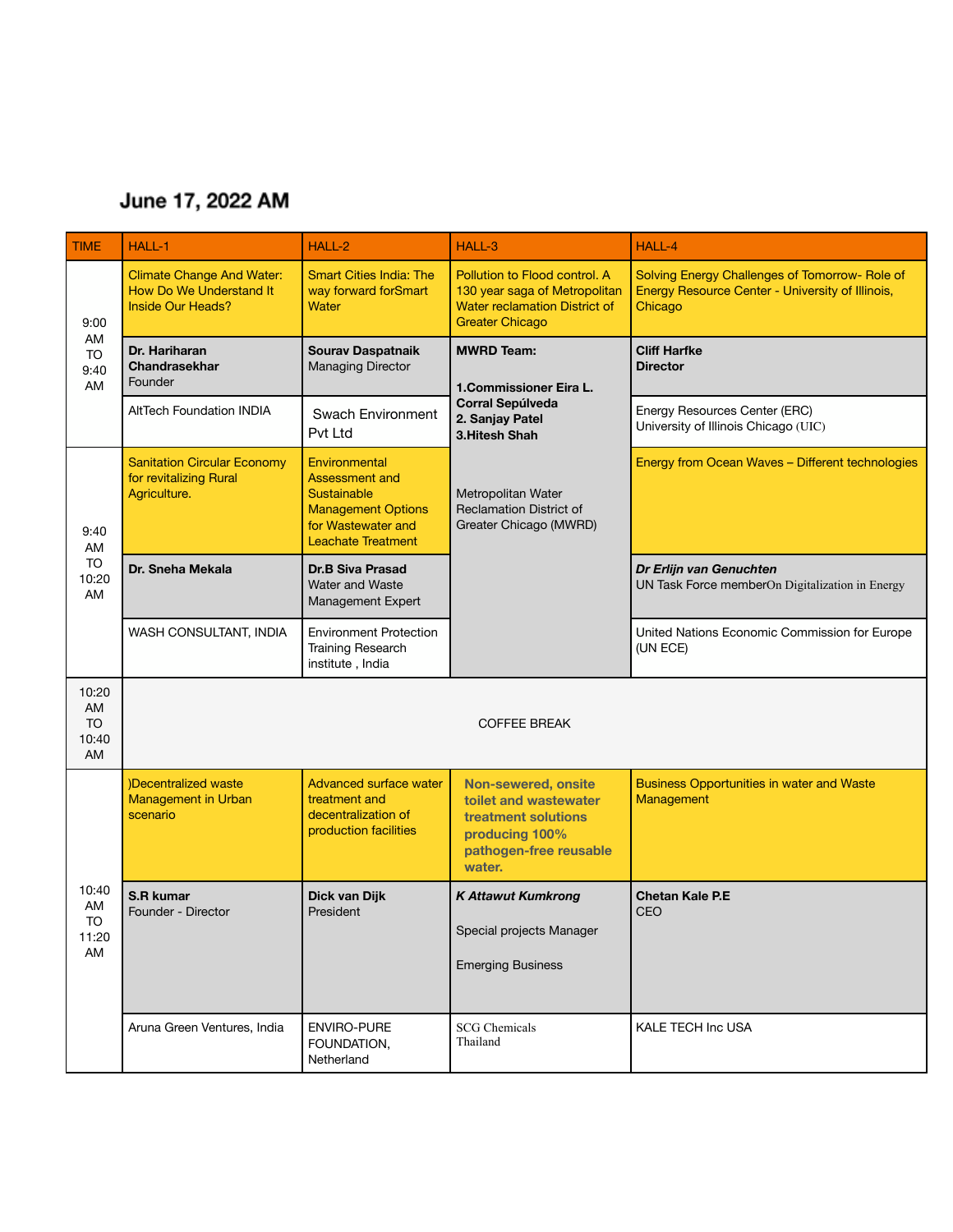| 11:20<br>AM<br><b>TO</b><br>12:00<br>PM | <b>Innovative Water Resources</b><br>Management System in<br><b>Central Plain Thailand via</b><br><b>Spearhead Research Program</b> | <b>Water and Sewage</b><br>planning, Operation and<br>Maintenance for a<br><b>Mega City</b> | Overview of the electricity<br>needs at the large wastewater<br>treatment plants     | <b>Cholakorn: Community Water Management</b><br>Inspired by the Royal Initiative 3 years progress |
|-----------------------------------------|-------------------------------------------------------------------------------------------------------------------------------------|---------------------------------------------------------------------------------------------|--------------------------------------------------------------------------------------|---------------------------------------------------------------------------------------------------|
|                                         | Assoc. Prof. Sucharit<br>Koontanakulvong, Ph.D.                                                                                     | <b>KN Paramesh</b><br><b>Addl Chief Engineer</b>                                            | <b>Pinakin Desai, Managing</b><br>Engineer<br>Hitesh Shah, Managing<br>Engineer(Rtd) | Pariwate Varnakovida, Ph.D.<br>Academic team                                                      |
|                                         |                                                                                                                                     | Bengaluru Water Supply<br>and Sewage Board,<br>India                                        | Metropolitan Water<br><b>Reclamation District of</b><br>Greater Chicago (MWRD)       | <b>CWMRI</b>                                                                                      |

# June 17, 2022 PM

| <b>TIME</b>                                         | <b>HALL-1</b>                                                                                       | HALL-2                                                                                                                  | HALL-3                                                                     | <b>HALL-4</b>                                                                                                    |
|-----------------------------------------------------|-----------------------------------------------------------------------------------------------------|-------------------------------------------------------------------------------------------------------------------------|----------------------------------------------------------------------------|------------------------------------------------------------------------------------------------------------------|
| 1:00<br><b>PM</b>                                   | <b>Water and Soil</b><br>Management in<br><b>Climate Smart</b><br><b>Aariculture</b>                | <b>Initiatives for</b><br>meeting the<br>challenges of<br>urbanization and<br>making smart, green<br>and vibrant cities | <b>Flood Management at</b><br><b>Municipality Level</b>                    | WWM - Building Knowledge and Business<br><b>Platforms</b>                                                        |
| <b>TO</b><br>1:40<br><b>PM</b>                      | Prof. M, Suresh Kumar                                                                               | Suresh Vasudevan                                                                                                        | Khaja Moinuddin P.E<br>Sr. Civil Engineer                                  | Sam Pappu P.E<br>Sr. Electrical Engineer<br>President WWM                                                        |
|                                                     | Principal AP Agricultural<br>University, India                                                      | President<br>Good Governance India<br>Foundation, India                                                                 | Metropolitan Water<br>Reclamation District of<br>Greater Chicago (MWRD)    | Metropolitan Water Reclamation District of Greater<br>Chicago (MWRD)<br>Water and Waste Management International |
| 1:40<br><b>PM</b><br><b>TO</b><br>2:20<br><b>PM</b> | Climate Change Issues -<br><b>Building Resilience &amp;</b><br><b>Reversal of Global</b><br>Warming | <b>WWM Conference - Take</b><br>home points For Students<br>(PANEL DISCUSSION)                                          | Water- and Food-Borne<br>Pathogens: Diseases,<br>Prevention, and Treatment | )Urban sustainable water management -<br>Decentralized circular economy                                          |
|                                                     | <b>Subijoy Dutta P.E</b><br><b>Managing Director</b>                                                | <b>Student participants</b><br><b>USA</b><br>Thailand<br>India<br>Organizer: Chetan Kale                                | <b>Prakash Tata</b><br>Dr. Roger Iliff                                     | <b>Vikas Brahmavar</b><br><b>DIRECTOR</b>                                                                        |
|                                                     | S&M Engineering LLC<br><b>USA</b>                                                                   |                                                                                                                         | Loyola University USA                                                      | Transwater System Pvt Ltd, India                                                                                 |
| 2:20<br><b>PM</b><br><b>TO</b><br>2:40<br><b>PM</b> |                                                                                                     |                                                                                                                         | <b>COFFEE BREAK</b>                                                        |                                                                                                                  |
| 2:40<br><b>PM</b><br><b>TO</b><br>4:30<br><b>PM</b> |                                                                                                     |                                                                                                                         | <b>VALEDICTORY FUNCTION</b>                                                |                                                                                                                  |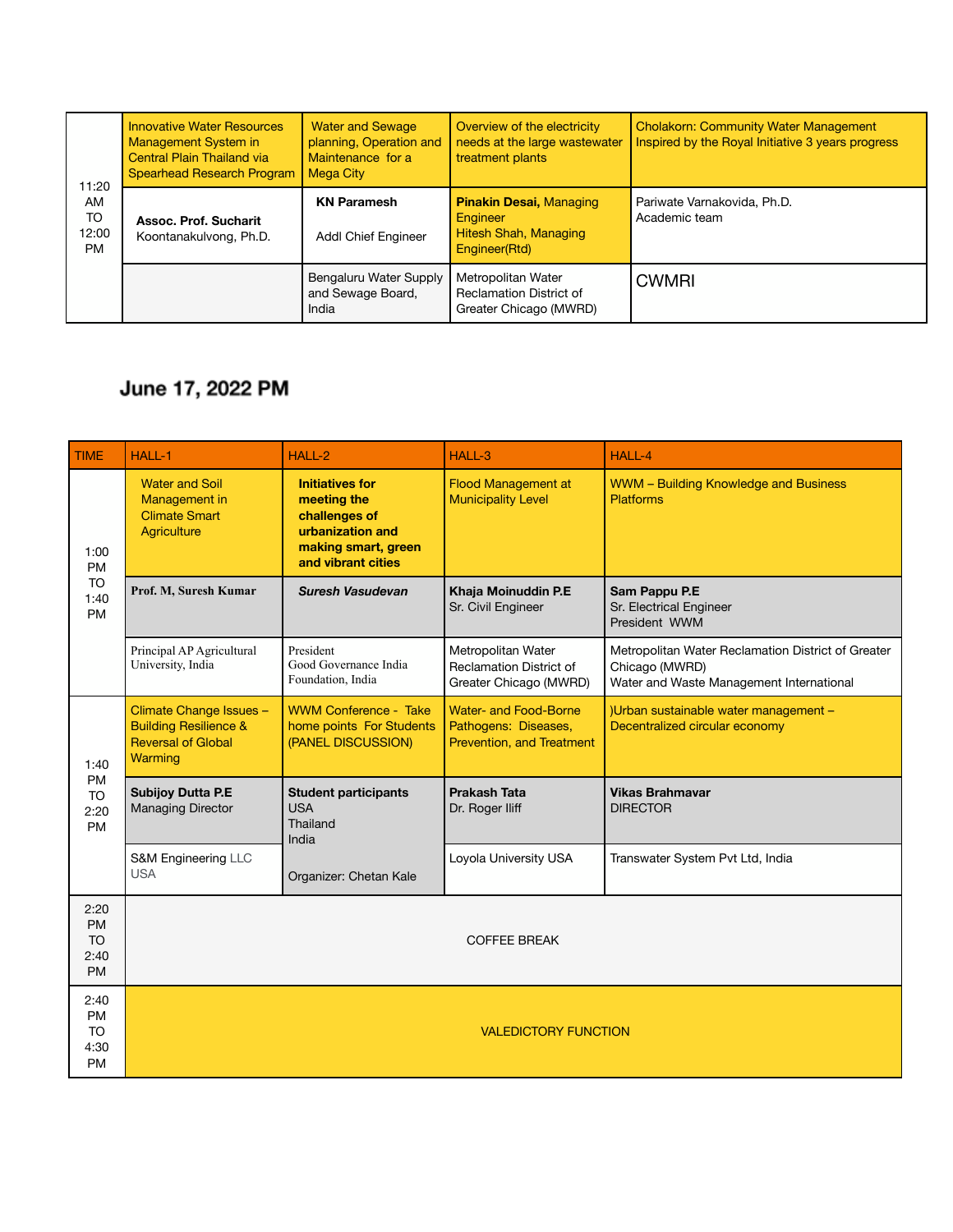## **กำหนดการ "งานการจัดการน้ำประเทศไทย วิจัย สู9นโยบายและการปฏิบัติ" วันที่16-17 มิถุนายน 2565 เวลา .........น.**  ณ โรงแรม มิราเคิล แกรนด์ คอนเวนชั่น

# **ถนนวิภาวดีรังสิต แขวง ตลาดบางเขน เขตหลักสี่ กรุงเทพมหานคร 10210**

.

| ีกำหนดการเสวนา                 |                                                                                                                                                                                                                                                                                                                                                                                                                                                                                                                            |  |
|--------------------------------|----------------------------------------------------------------------------------------------------------------------------------------------------------------------------------------------------------------------------------------------------------------------------------------------------------------------------------------------------------------------------------------------------------------------------------------------------------------------------------------------------------------------------|--|
| Moderator: ดร.ปริเวท วรรณโกวิท |                                                                                                                                                                                                                                                                                                                                                                                                                                                                                                                            |  |
| $09.00 - 09.15$ u.             | ลงทะเบียน                                                                                                                                                                                                                                                                                                                                                                                                                                                                                                                  |  |
| 16 มิถุนายน 25565              | การจัดการน้ำประเทศไทย พื้นฐานวิจัย สู่นโยบายและการปฏิบัติ                                                                                                                                                                                                                                                                                                                                                                                                                                                                  |  |
| 13.00 - 14.00 u.               | ิภาพรวมการจัดการน้ำประเทศไทย สำนักงานทรัพยากรน้ำแห่งชาติ<br>Water Management in Thailand (Office of the National Water<br>Resource)                                                                                                                                                                                                                                                                                                                                                                                        |  |
| 14.00 - 14.30 u.               | <b>Break</b>                                                                                                                                                                                                                                                                                                                                                                                                                                                                                                               |  |
| $14.30 - 15.10$ u.             | งานวิจัยด้านการเปลี่ยนแปลงภูมิอากาศเพื่อการบริหารจัดการน้ำ Scientific Research<br>ี่ เทคโนโลยี GNSS เพื่อการติดตามการเปลี่ยนแปลงปริมาณไอน้ำในชั้นบรรยากาศและ<br>ปริมาณฝนรุนแรง Technology for Tracking Humidity in the Air and<br>Extreme precipitation<br>(จากโครงการ การติดตามการเปลี่ยนแปลงปริมาณไอน้ำในชั้นบรรยากาศและปริมาณฝน<br>รุนแรงและการทำนายในบริเวณภูมิภาคจีนและอินโดจีนด้วยดาวเทียมเป่ยโต่วและการผสม<br>ข้อมูลจากหลายแหล่ง)<br>โดย  ศ.ดร.เฉลิมชนม์ สถิระพจน์<br>สังกัดคณะวิศวกรรมศาสตร์ จุฬาลงกรณ์มหาวิทยาลัย |  |
| $15.10 - 15.50$ u.             | ิภาพฉายอนาคตของการเกิดฝนตกหนักขีดสุด ผลกระทบ และแนวทางการจัดการน้ำ<br>Extreme Weather Modeling and Impact for Water Management<br>(จากโครงการ กลไกและผลกระทบของความผันแปรระหว่างทศวรรษและภาพฉายในอนาคต<br>ของการเกิดฝนหนักขีดสุดบริเวณคาบสมุทรอินโดจีนและประเทศจีนตอนใต้)<br>โดย  ดร.ชลัมภ์ อุ่นอารีย์<br>สังกัดกรมอุตุนิยมวิทยา                                                                                                                                                                                           |  |
| 17 มิถุนายน 25565              | งานนโยบายและการปฏิบัติ Policy and application                                                                                                                                                                                                                                                                                                                                                                                                                                                                              |  |
| $9.00 - 9.40$ u.               | ึการจัดการน้ำท่วมพื้นที่เขตชลประทาน กรมชลประทาน<br>โดย นายธาดา สุขะปุณพันธุ์<br>Flood Management in Thailand                                                                                                                                                                                                                                                                                                                                                                                                               |  |